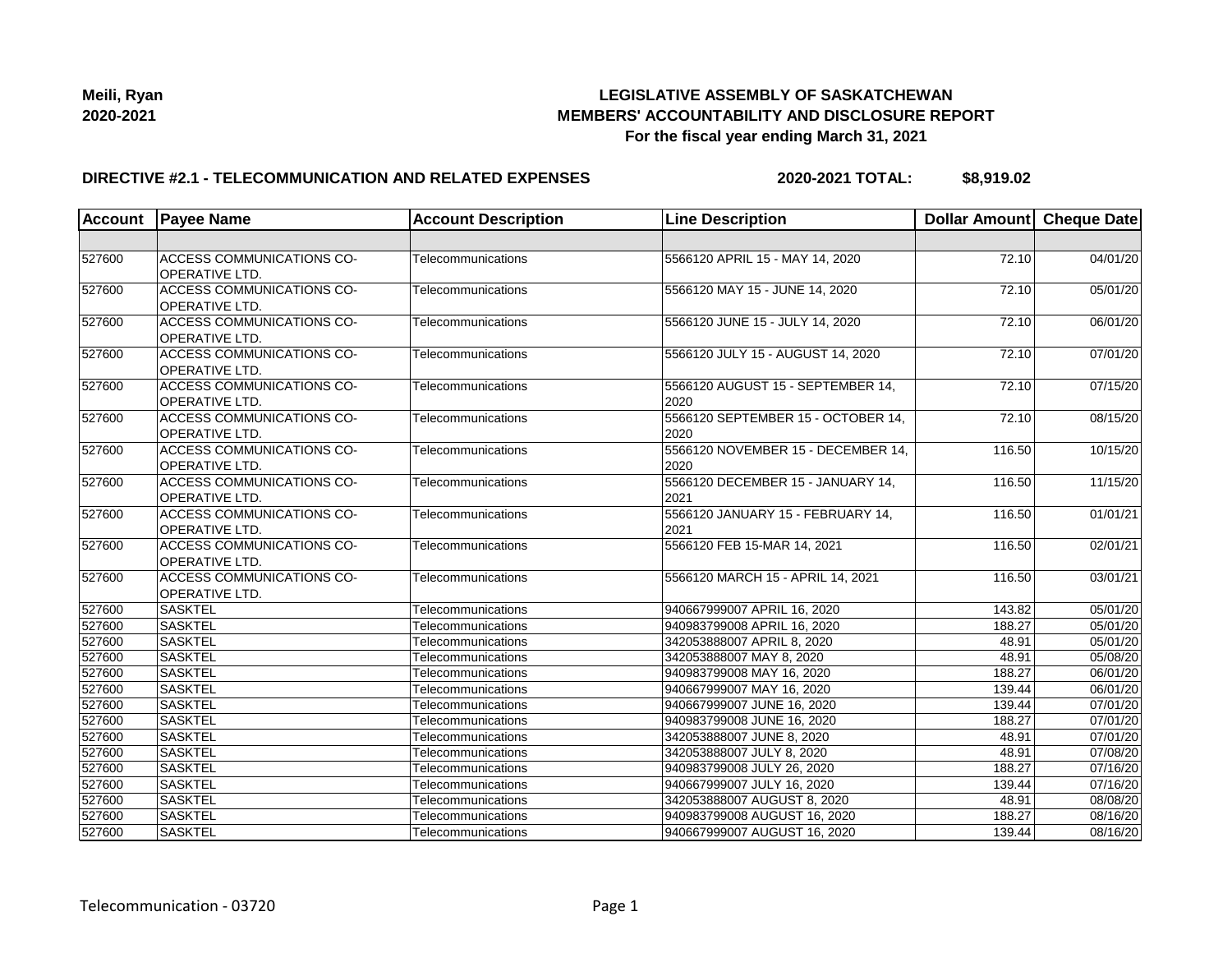

## **DIRECTIVE #2.1 - TELECOMMUNICATION AND RELATED EXPENSES**

**2020-2021 TOTAL: \$8,919.02**

| <b>Account</b> | <b>Payee Name</b> | <b>Account Description</b>    | <b>Line Description</b>         | Dollar Amount   Cheque Date |                       |
|----------------|-------------------|-------------------------------|---------------------------------|-----------------------------|-----------------------|
|                |                   |                               |                                 |                             |                       |
| 527600         | <b>SASKTEL</b>    | Telecommunications            | RTV-RYAN MEILI-MOBILE DEVICE    | 48.91                       | 09/01/20              |
|                |                   |                               | <b>USAGE</b>                    |                             |                       |
| 527600         | <b>SASKTEL</b>    | Telecommunications            | RTV- RYAN MEILI- MOBILE DEVICE  | $-48.91$                    | 09/01/20              |
|                |                   |                               | <b>USAGE</b>                    |                             |                       |
| 527600         | <b>SASKTEL</b>    | Telecommunications            | 940667999007 SEP 16, 2020       | 139.49                      | 10/01/20              |
| 527600         | <b>SASKTEL</b>    | Telecommunications            | RTV- RYAN MEILI- MOBILE DEVICE  | $-48.91$                    | 10/01/20              |
|                |                   |                               | <b>USAGE</b>                    |                             |                       |
| 527600         | <b>SASKTEL</b>    | Telecommunications            | 342053888007 SEP 8, 2020        | 48.91                       | 10/01/20              |
| 527600         | <b>SASKTEL</b>    | Telecommunications            | 940983799008 SEP 16, 2020       | 188.27                      | 10/01/20              |
| 527600         | <b>SASKTEL</b>    | Telecommunications            | 342053888007 OCTOBER 8, 2020    | 48.91                       | 10/08/20              |
| 527600         | <b>SASKTEL</b>    | Telecommunications            | 940983799008 OCTOBER 16, 2020   | 188.27                      | 10/16/20              |
| 527600         | <b>SASKTEL</b>    | Telecommunications            | 940667999007 OCTOBER 16, 2020   | 139.52                      | 10/16/20              |
| 527600         | <b>SASKTEL</b>    | Telecommunications            | 342053888007 NOV 8, 2020        | 48.91                       | 11/08/20              |
| 527600         | <b>SASKTEL</b>    | Telecommunications            | 940983799008 NOVEMBER 16, 2020  | 188.27                      | 11/16/20              |
| 527600         | <b>SASKTEL</b>    | Telecommunications            | 940667999007 NOVEMBER 16, 2020  | 139.44                      | 11/16/20              |
| 527600         | <b>SASKTEL</b>    | Telecommunications            | 342053888007 DECEMBER 8, 2020   | 48.91                       | 01/01/21              |
| 527600         | <b>SASKTEL</b>    | Telecommunications            | 940667999007 DECEMBER 16, 2020  | 139.44                      | 01/01/21              |
| 527600         | <b>SASKTEL</b>    | Telecommunications            | 940983799008 DECEMBER 16, 2020  | 188.27                      | 01/01/21              |
| 527600         | <b>SASKTEL</b>    | Telecommunications            | 342053888007 JANUARY 8, 2021    | 48.91                       | $\overline{01}/08/21$ |
| 527600         | <b>SASKTEL</b>    | Telecommunications            | 940667999007 JAN 16, 2021       | 139.44                      | 02/01/21              |
| 527600         | <b>SASKTEL</b>    | Telecommunications            | 940983799008 JAN 16, 2021       | 188.27                      | 02/01/21              |
| 527600         | <b>SASKTEL</b>    | Telecommunications            | 940667999007 FEBRUARY 16, 2021  | 139.44                      | 03/01/21              |
| 527600         | <b>SASKTEL</b>    | Telecommunications            | 342053888007 FEBRUARY 8, 2021   | 50.38                       | $\overline{03}/01/21$ |
| 527600         | <b>SASKTEL</b>    | Telecommunications            | 940983799008 FEBRUARY 16, 2021  | 188.27                      | 03/01/21              |
| 527600         | <b>SASKTEL</b>    | Telecommunications            | 342053888007 MARCH 8, 2021      | 48.91                       | 03/08/21              |
| 527600         | <b>SASKTEL</b>    | Telecommunications            | 940667999007 MARCH 16, 2021     | 139.44                      | 03/16/21              |
| 527600         | <b>SASKTEL</b>    | Telecommunications            | 940983799008 MARCH 16, 2021     | 393.68                      | 03/16/21              |
| 527600         | <b>SASKTEL</b>    | Telecommunications            | RTV - RYAN MEILI - PERSONAL USE | $-60.00$                    | 03/17/21              |
| 530600         | <b>SASKTEL</b>    | Placement - Tender Ads        | 940983799008 APRIL 16, 2020     | 273.50                      | 05/01/20              |
| 530600         | <b>SASKTEL</b>    | Placement - Tender Ads        | 940983799008 MAY 16, 2020       | 273.50                      | 06/01/20              |
| 530600         | <b>SASKTEL</b>    | Placement - Tender Ads        | 940983799008 JUNE 16, 2020      | 273.50                      | 07/01/20              |
| 530600         | <b>SASKTEL</b>    | Placement - Tender Ads        | 940983799008 JULY 26, 2020      | 273.50                      | 07/16/20              |
| 530600         | <b>SASKTEL</b>    | Placement - Tender Ads        | 940983799008 AUGUST 16, 2020    | 273.50                      | 08/16/20              |
| 530600         | <b>SASKTEL</b>    | <b>Placement - Tender Ads</b> | 940983799008 SEP 16, 2020       | 273.50                      | 10/01/20              |
| 530600         | <b>SASKTEL</b>    | <b>Placement - Tender Ads</b> | 940983799008 OCTOBER 16, 2020   | 273.50                      | 10/16/20              |
| 530600         | <b>SASKTEL</b>    | Placement - Tender Ads        | 940983799008 NOVEMBER 16, 2020  | 273.50                      | 11/16/20              |
| 530600         | <b>SASKTEL</b>    | Placement - Tender Ads        | 940983799008 DECEMBER 16, 2020  | 273.50                      | 01/01/21              |
| 530600         | <b>SASKTEL</b>    | <b>Placement - Tender Ads</b> | 940983799008 JAN 16, 2021       | 273.50                      | 02/01/21              |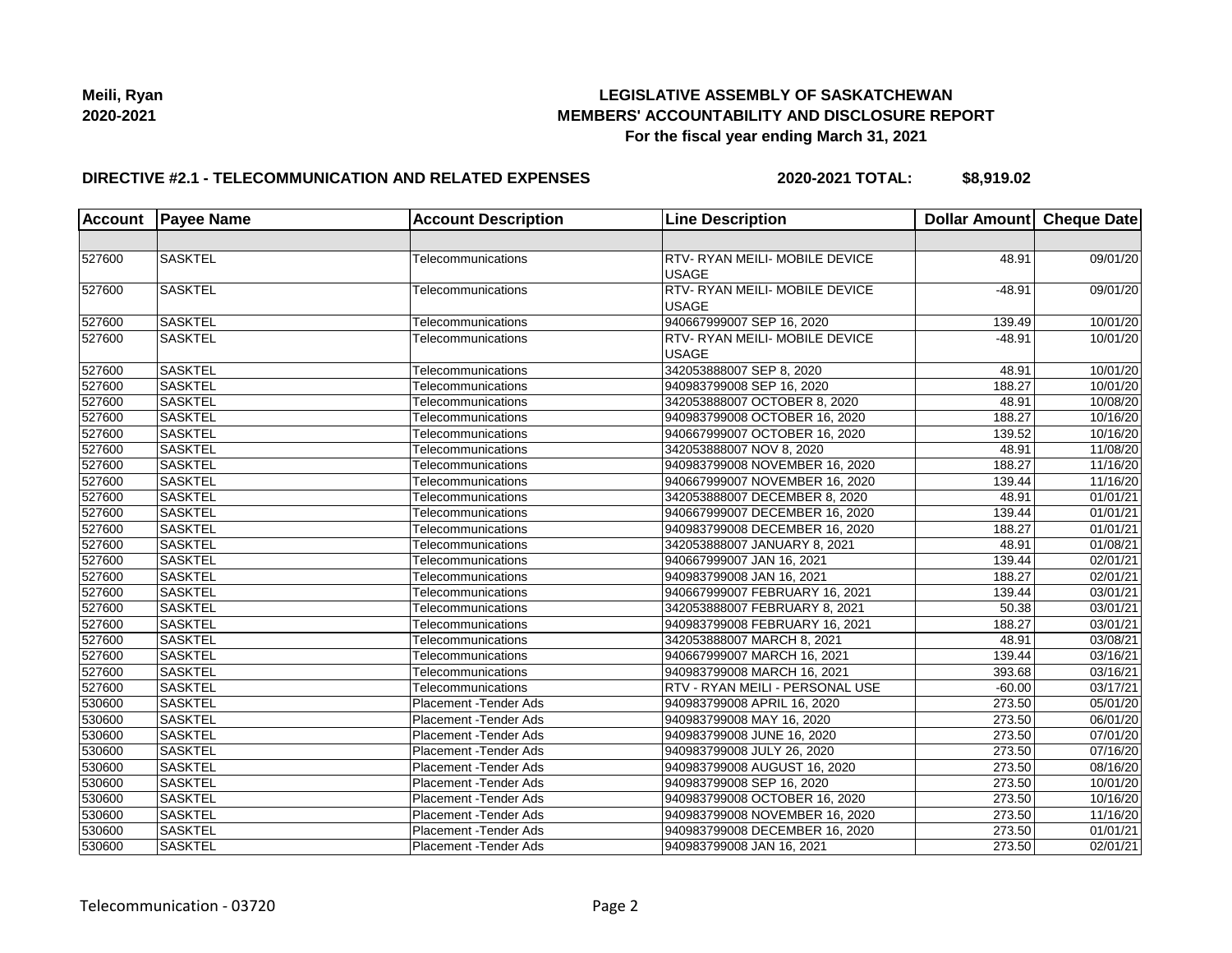

## **DIRECTIVE #2.1 - TELECOMMUNICATION AND RELATED EXPENSES**

**2020-2021 TOTAL: \$8,919.02**

| <b>Account</b> | <b>IPavee Name</b> | lAccount Description   | <b>Line Description</b>        | <b>Dollar Amountl Cheque Date</b> |          |
|----------------|--------------------|------------------------|--------------------------------|-----------------------------------|----------|
|                |                    |                        |                                |                                   |          |
| 530600         | <b>SASKTEL</b>     | IPlacement -Tender Ads | 940983799008 FEBRUARY 16, 2021 | 273.50                            | 03/01/21 |
| 530600         | <b>SASKTEL</b>     | IPlacement -Tender Ads | 940983799008 MARCH 16, 2021    | 273.50                            | 03/16/21 |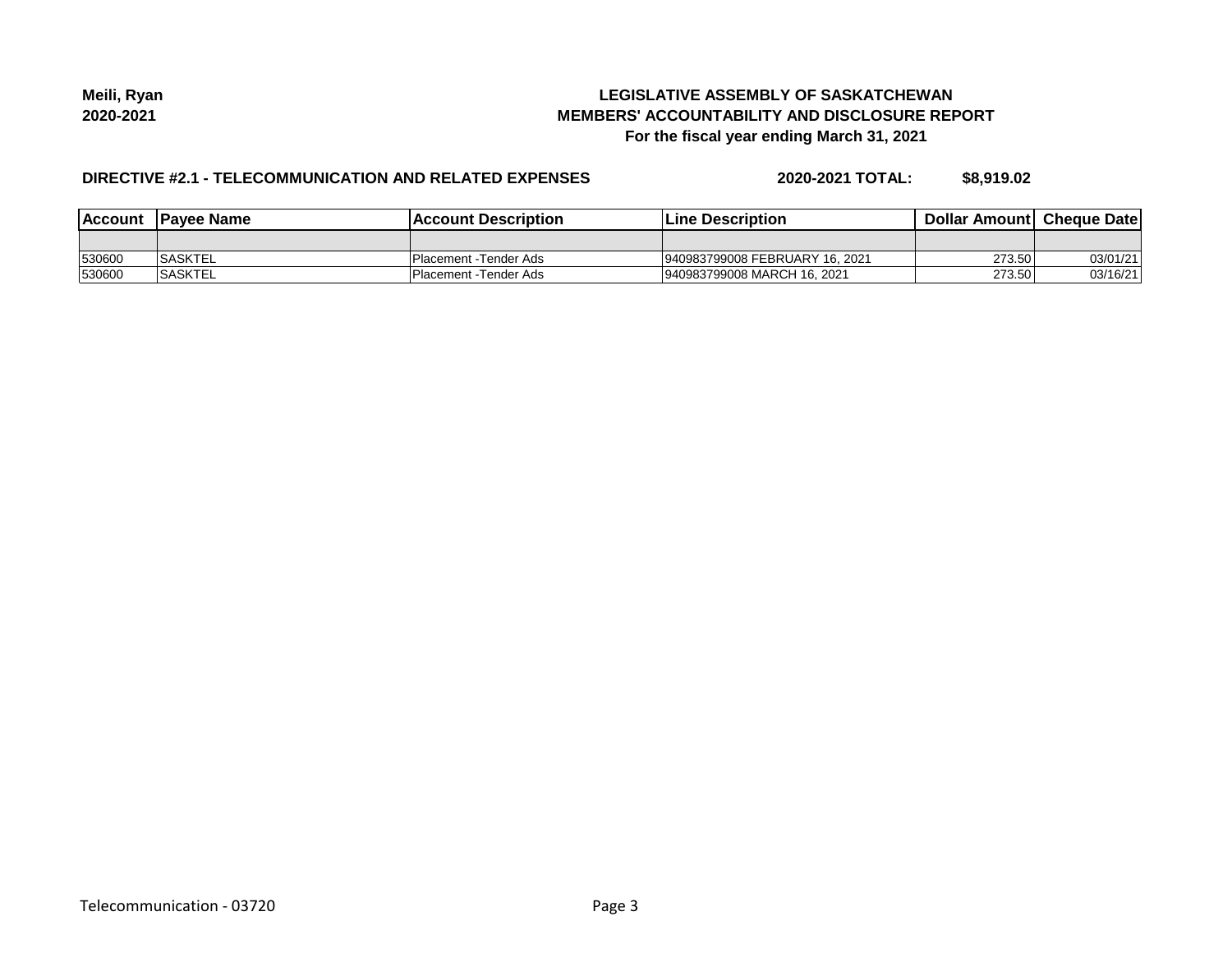

#### **DIRECTIVE #3.1 - MLA TRAVEL AND LIVING EXPENSES**

**2020-2021 TOTAL: \$9,392.55**

| <b>Account</b> | <b>Payee Name</b>                  | <b>Account Description</b>  | <b>Line Description</b>                           | Dollar Amount      | <b>Cheque Date</b> |
|----------------|------------------------------------|-----------------------------|---------------------------------------------------|--------------------|--------------------|
|                |                                    |                             |                                                   |                    |                    |
| 541900         | BARTLEMAN CONDOMINIUM CORP.        | Elected Rep - Travel        | MAY 2020 MLA REGINA<br><b>ACCOMMODATIONS</b>      | 456.20             | 06/01/20           |
| 541900         | <b>BARTLEMAN CONDOMINIUM CORP.</b> | <b>Elected Rep - Travel</b> | MARCH 2020 MLA REGINA<br><b>ACCOMMODATIONS</b>    | 456.20             | 06/01/20           |
| 541900         | BARTLEMAN CONDOMINIUM CORP.        | <b>Elected Rep - Travel</b> | APRIL 2020 MLA REGINA<br><b>ACCOMMODATIONS</b>    | 456.20             | 06/01/20           |
| 541900         | <b>BARTLEMAN CONDOMINIUM CORP.</b> | Elected Rep - Travel        | JUNE 2020 MLA REGINA<br><b>ACCOMMODATIONS</b>     | 456.20             | 07/01/20           |
| 541900         | <b>BARTLEMAN CONDOMINIUM CORP.</b> | <b>Elected Rep - Travel</b> | JULY 2020 MLA REGINA<br><b>ACCOMMODATIONS</b>     | 456.20             | 07/01/20           |
| 541900         | <b>BARTLEMAN CONDOMINIUM CORP.</b> | <b>Elected Rep - Travel</b> | AUG 2020 MLA REGINA<br><b>ACCOMMODATION</b>       | 456.20             | 08/01/20           |
| 541900         | <b>BARTLEMAN CONDOMINIUM CORP.</b> | <b>Elected Rep - Travel</b> | SEPTEMBER 2020 MLA REGINA<br><b>ACCOMMODATION</b> | 456.20             | 09/01/20           |
| 541900         | <b>BARTLEMAN CONDOMINIUM CORP.</b> | Elected Rep - Travel        | OCT 2020 MLA REGINA<br><b>ACCOMMODATION</b>       | 456.20             | 11/01/20           |
| 541900         | <b>BARTLEMAN CONDOMINIUM CORP.</b> | Elected Rep - Travel        | NOV 2020 MLA REGINA<br><b>ACCOMMODATION</b>       | 456.20             | 11/01/20           |
| 541900         | <b>BARTLEMAN CONDOMINIUM CORP.</b> | Elected Rep - Travel        | JANUARY 2021 MLA REGINA<br><b>ACCOMMODATIONS</b>  | 456.20             | 01/01/21           |
| 541900         | <b>BARTLEMAN CONDOMINIUM CORP.</b> | Elected Rep - Travel        | DECEMBER 2020 MLA REGINA<br><b>ACCOMMODATIONS</b> | 456.20             | 01/01/21           |
| 541900         | <b>BARTLEMAN CONDOMINIUM CORP.</b> | <b>Elected Rep - Travel</b> | FEBRUARY 2021 MLA REGINA<br><b>ACCOMMODTIONS</b>  | 456.20             | 03/01/21           |
| 541900         | MEILI, RYAN                        | <b>Elected Rep - Travel</b> | MAY 2020 MLA REGINA<br><b>ACCOMMODATIONS</b>      | $\overline{40.00}$ | 06/15/20           |
| 541900         | MEILI, RYAN                        | <b>Elected Rep - Travel</b> | MLA TRAVEL JUNE 15 - 30, 2020                     | 1,011.10           | 07/13/20           |
| 541900         | MEILI, RYAN                        | Elected Rep - Travel        | JULY 2020 MLA REGINA<br><b>ACCOMMODATIONS</b>     | 105.87             | 08/01/20           |
| 541900         | MEILI, RYAN                        | Elected Rep - Travel        | MLA TRAVEL JUL 2-24, 2020                         | 227.15             | 08/06/20           |
| 541900         | MEILI, RYAN                        | <b>Elected Rep - Travel</b> | NOV 2020 MLA REGINA<br><b>ACCOMMODATION</b>       | 60.77              | 11/26/20           |
| 541900         | MEILI, RYAN                        | <b>Elected Rep - Travel</b> | SEPTEMBER/OCTOBER REGINA<br><b>ACCOMMODATIONS</b> | 148.97             | 12/09/20           |
| 541900         | MEILI, RYAN                        | <b>Elected Rep - Travel</b> | JANUARY 2021 MLA REGINA<br><b>ACCOMMODATIONS</b>  | 67.08              | 01/01/21           |
| 541900         | MEILI, RYAN                        | Elected Rep - Travel        | DECEMBER 2020 MLA REGINA<br><b>ACCOMMODATIONS</b> | 51.33              | 01/04/21           |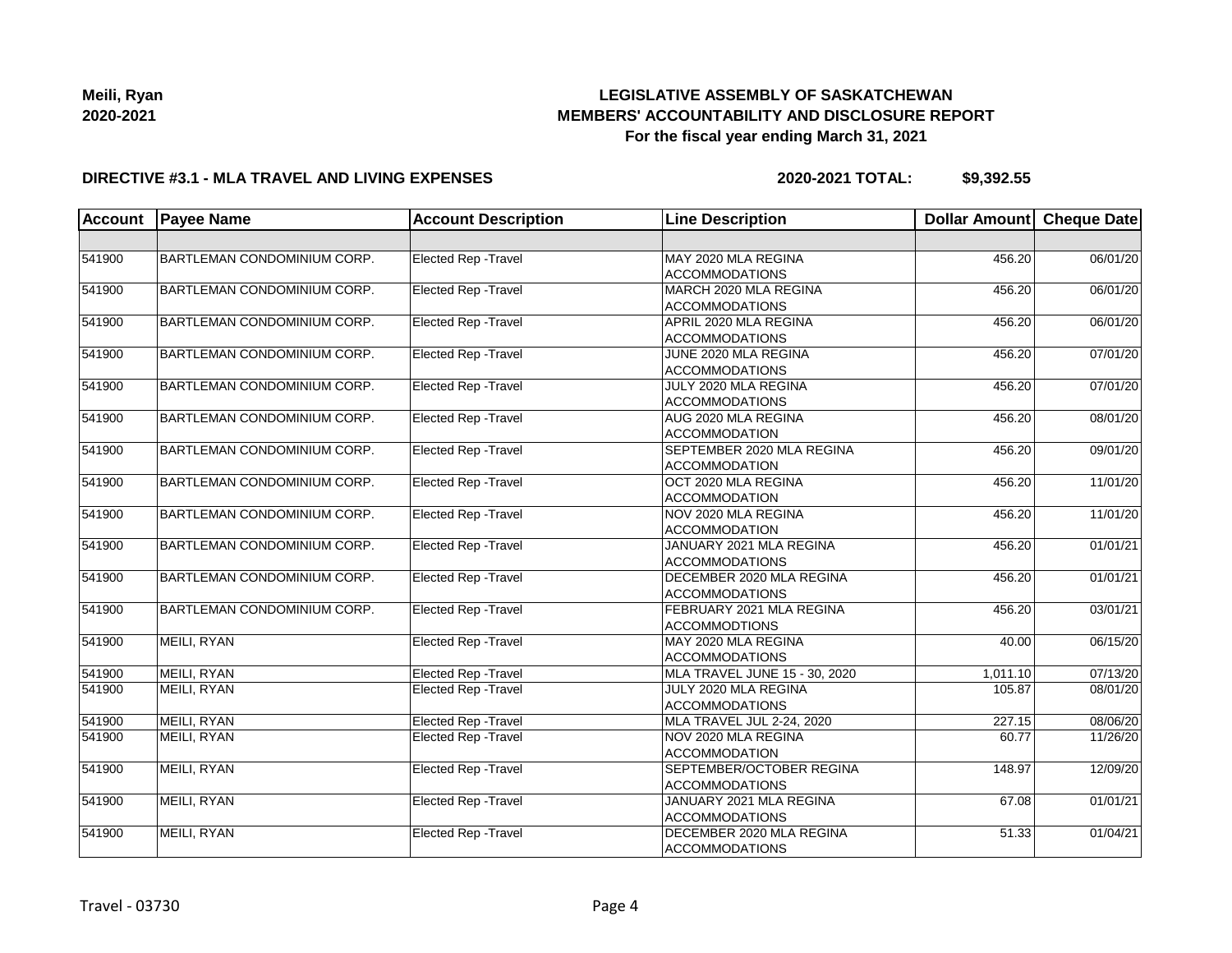**Meili, Ryan 2020-2021**

# **LEGISLATIVE ASSEMBLY OF SASKATCHEWAN MEMBERS' ACCOUNTABILITY AND DISCLOSURE REPORT For the fiscal year ending March 31, 2021**

### **DIRECTIVE #3.1 - MLA TRAVEL AND LIVING EXPENSES**

**2020-2021 TOTAL: \$9,392.55**

| <b>Account</b> | <b>IPavee Name</b> | <b>Account Description</b> | <b>ILine Description</b>                | Dollar Amount Cheque Date |          |
|----------------|--------------------|----------------------------|-----------------------------------------|---------------------------|----------|
|                |                    |                            |                                         |                           |          |
| 541900         | MEILI, RYAN        | Elected Rep - Travel       | <b>IFEBRUARY 2021 MLA REGINA</b>        | 48.39                     | 03/01/21 |
|                |                    |                            | <b>ACCOMMODTIONS</b>                    |                           |          |
| 541900         | MEILI, RYAN        | Elected Rep - Travel       | <b>IMLA REGINA ACCOMMODATIONS APRIL</b> | 2,104.56                  | 03/12/21 |
|                |                    |                            | 2020-JANUARY 2021                       |                           |          |
| 541900         | MEILI, RYAN        | Elected Rep - Travel       | IMARCH 2021 MLA REGINA                  | 52.93                     | 03/19/21 |
|                |                    |                            | <b>ACCOMMODATIONS</b>                   |                           |          |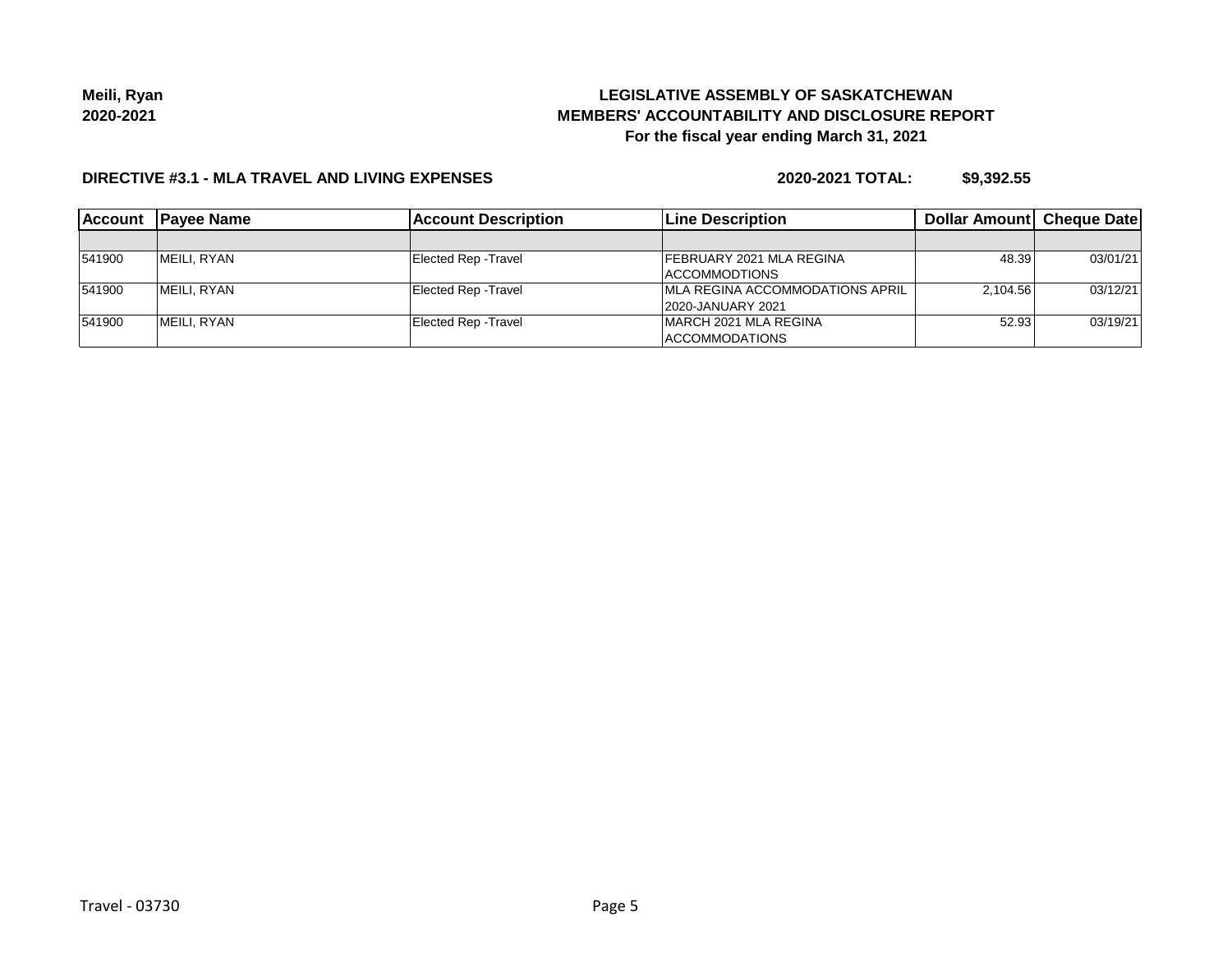

### **DIRECTIVE #4.1 - CONSTITUENCY SERVICE EXPENSES**

| <b>Account</b> | <b>Payee Name</b>                                                    | <b>Account Description</b>                | <b>Line Description</b>          | Dollar Amount | <b>Cheque Date</b> |
|----------------|----------------------------------------------------------------------|-------------------------------------------|----------------------------------|---------------|--------------------|
|                |                                                                      |                                           |                                  |               |                    |
| 521372         | <b>EMMA LOVE PHOTGRAPHY</b>                                          | Photographer's Services                   | PHOTOGRAPHIC SERVICES            | 400.00        | 09/01/20           |
| 521372         | <b>EMMA LOVE PHOTGRAPHY</b>                                          | Photographer's Services                   | PHOTOGRAPHY SERVICES             | 400.00        | 12/01/20           |
| 522000         | RATANSI, NAVROSE & JIVRAJ,<br><b>SHYROSE</b>                         | Rent of Ground, Buildings and Other Space | APRIL 2020 MLA OFFICE RENT       | 1,800.00      | 04/01/20           |
| 522000         | RATANSI, NAVROSE & JIVRAJ,<br><b>SHYROSE</b>                         | Rent of Ground, Buildings and Other Space | MAY 2020 MLA OFFICE RENT         | 1,800.00      | 05/01/20           |
| 522000         | RATANSI, NAVROSE & JIVRAJ,<br><b>SHYROSE</b>                         | Rent of Ground, Buildings and Other Space | JUNE 2020 MLA OFFICE RENT        | 1,800.00      | 06/01/20           |
| 522000         | RATANSI, NAVROSE & JIVRAJ,<br><b>SHYROSE</b>                         | Rent of Ground, Buildings and Other Space | JULY 2020 MLA OFFICE RENT        | 1,800.00      | 07/01/20           |
| 522000         | RATANSI, NAVROSE & JIVRAJ,<br><b>SHYROSE</b>                         | Rent of Ground, Buildings and Other Space | AUGUST 2020 MLA OFFICE RENT      | 1,800.00      | 07/15/20           |
| 522000         | RATANSI, NAVROSE & JIVRAJ,<br><b>SHYROSE</b>                         | Rent of Ground, Buildings and Other Space | SEPTEMBER 2020 MLA OFFICE RENT   | 1,800.00      | 08/15/20           |
| 522000         | RATANSI, NAVROSE & JIVRAJ,<br><b>SHYROSE</b>                         | Rent of Ground, Buildings and Other Space | OCT 2020 MLA OFFICE RENT         | 1,800.00      | 09/15/20           |
| 522000         | RATANSI, NAVROSE & JIVRAJ,<br><b>SHYROSE</b>                         | Rent of Ground, Buildings and Other Space | NOVEMBER 2020 MLA OFFICE RENT    | 1,800.00      | 10/15/20           |
| 522000         | RATANSI, NAVROSE & JIVRAJ,<br><b>SHYROSE</b>                         | Rent of Ground, Buildings and Other Space | DEC 2020 MLA OFFICE RENT         | 1,800.00      | 12/15/20           |
| 522000         | RATANSI, NAVROSE & JIVRAJ,<br><b>SHYROSE</b>                         | Rent of Ground, Buildings and Other Space | JANUARY 2021 MLA OFFICE RENT     | 1,800.00      | 01/15/21           |
| 522000         | RATANSI, NAVROSE & JIVRAJ,<br><b>SHYROSE</b>                         | Rent of Ground, Buildings and Other Space | FEBRUARY 2021 MLA OFFICE RENT    | 1,800.00      | 02/01/21           |
| 522000         | RATANSI, NAVROSE & JIVRAJ,<br><b>SHYROSE</b>                         | Rent of Ground, Buildings and Other Space | MARCH 2021 MLA OFFICE RENT       | 1,800.00      | 03/15/21           |
| 522200         | MINISTER OF FINANCE-MINISTRY OF<br><b>SASKBUILDS AND PROCUREMENT</b> | <b>Rent of Photocopiers</b>               | PHOTOCOPIER SERVICE FEES 2020/21 | 100.00        | 01/01/21           |
| 522200         | <b>TOSHIBA TEC CANADA BUSINESS</b><br><b>SOLUTIONS INC</b>           | Rent of Photocopiers                      | <b>COPIER CHARGES</b>            | 162.41        | 05/01/20           |
| 522200         | TOSHIBA TEC CANADA BUSINESS<br><b>SOLUTIONS INC</b>                  | <b>Rent of Photocopiers</b>               | <b>COPIER CHARGES</b>            | 86.61         | 05/01/20           |
| 522200         | TOSHIBA TEC CANADA BUSINESS<br><b>SOLUTIONS INC</b>                  | <b>Rent of Photocopiers</b>               | <b>COPIER CHARGES</b>            | 148.19        | 05/01/20           |
| 522200         | TOSHIBA TEC CANADA BUSINESS<br>SOLUTIONS INC                         | Rent of Photocopiers                      | <b>COPIER CHARGES</b>            | 161.00        | 06/01/20           |
| 522200         | TOSHIBA TEC CANADA BUSINESS<br>SOLUTIONS INC                         | Rent of Photocopiers                      | <b>COPIER CHARGES</b>            | 7.01          | 07/01/20           |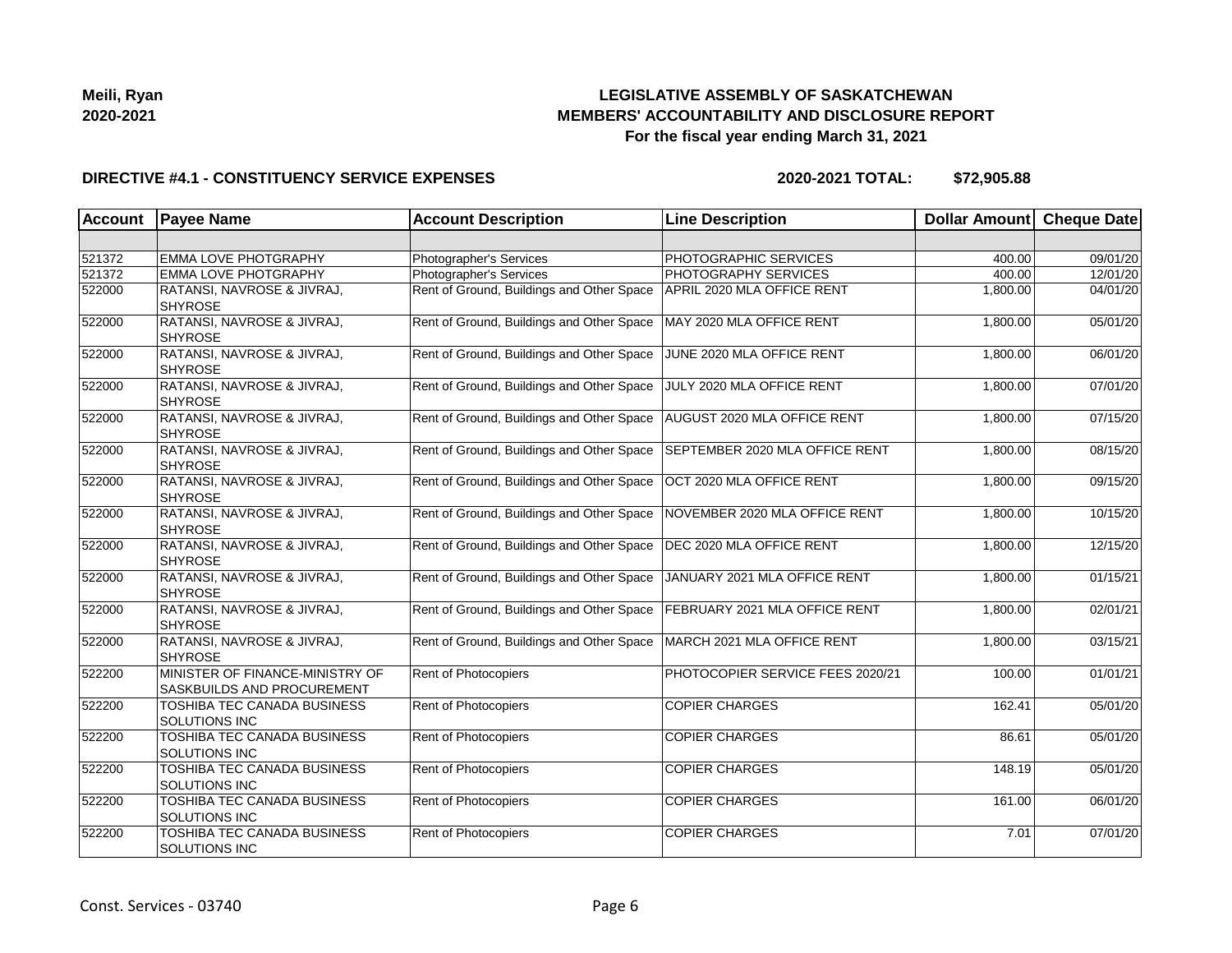

### **DIRECTIVE #4.1 - CONSTITUENCY SERVICE EXPENSES**

| <b>Account</b> | <b>Payee Name</b>                                   | <b>Account Description</b>          | <b>Line Description</b>           | Dollar Amount Cheque Date |          |
|----------------|-----------------------------------------------------|-------------------------------------|-----------------------------------|---------------------------|----------|
|                |                                                     |                                     |                                   |                           |          |
| 522200         | TOSHIBA TEC CANADA BUSINESS<br><b>SOLUTIONS INC</b> | Rent of Photocopiers                | <b>COPIER CHARGES</b>             | 118.55                    | 08/01/20 |
| 522200         | TOSHIBA TEC CANADA BUSINESS<br>SOLUTIONS INC        | Rent of Photocopiers                | <b>COPIER CHARGES</b>             | 255.45                    | 09/01/20 |
| 522200         | <b>TOSHIBA TEC CANADA BUSINESS</b><br>SOLUTIONS INC | Rent of Photocopiers                | <b>COPIER CHARGES</b>             | 143.84                    | 10/01/20 |
| 522200         | TOSHIBA TEC CANADA BUSINESS<br>SOLUTIONS INC        | Rent of Photocopiers                | <b>COPIER CHARGES</b>             | 134.19                    | 10/01/20 |
| 522200         | TOSHIBA TEC CANADA BUSINESS<br>SOLUTIONS INC        | Rent of Photocopiers                | <b>COPIER CHARGES</b>             | 119.10                    | 12/01/20 |
| 522200         | TOSHIBA TEC CANADA BUSINESS<br>SOLUTIONS INC        | Rent of Photocopiers                | <b>COPIER CHARGES</b>             | 138.30                    | 12/01/20 |
| 522200         | TOSHIBA TEC CANADA BUSINESS<br>SOLUTIONS INC        | Rent of Photocopiers                | <b>COPIER CHARGES</b>             | 134.48                    | 01/01/21 |
| 522200         | TOSHIBA TEC CANADA BUSINESS<br>SOLUTIONS INC        | Rent of Photocopiers                | <b>COPIER CHARGES</b>             | 124.31                    | 02/01/21 |
| 522200         | TOSHIBA TEC CANADA BUSINESS<br>SOLUTIONS INC        | Rent of Photocopiers                | <b>COPIER CHARGES</b>             | 140.04                    | 03/01/21 |
| 522500         | KNIGHT ARCHER INSURANCE LTD.                        | Insurance Premiums                  | INSURANCE POLICY #C701364181 2020 | 616.92                    | 04/01/20 |
| 522700         | SASKATOON, CITY OF                                  | Utilities - Electricity and Nat Gas | 103061946 MARCH 27, 2020          | 166.47                    | 05/01/20 |
| 522700         | SASKATOON, CITY OF                                  | Utilities - Electricity and Nat Gas | 103061946 APRIL 26, 2020          | 166.02                    | 05/01/20 |
| 522700         | SASKATOON, CITY OF                                  | Utilities - Electricity and Nat Gas | 103061946 MAY 28, 2020            | 148.07                    | 06/01/20 |
| 522700         | SASKATOON, CITY OF                                  | Utilities - Electricity and Nat Gas | 103061946 JUNE 30, 2020           | 145.54                    | 07/01/20 |
| 522700         | SASKATOON, CITY OF                                  | Utilities - Electricity and Nat Gas | 103061946 JULY 29, 2020           | 157.22                    | 08/01/20 |
| 522700         | SASKATOON, CITY OF                                  | Utilities - Electricity and Nat Gas | 103061946 AUGUST 28, 2020         | 165.14                    | 09/01/20 |
| 522700         | SASKATOON, CITY OF                                  | Utilities - Electricity and Nat Gas | 103061946 SEPTEMBER 27, 2020      | 154.06                    | 10/01/20 |
| 522700         | SASKATOON, CITY OF                                  | Utilities - Electricity and Nat Gas | 103061946 OCT 27, 2020            | 145.48                    | 11/01/20 |
| 522700         | SASKATOON, CITY OF                                  | Utilities - Electricity and Nat Gas | 103061946 NOVEMBER 27, 2020       | 167.16                    | 12/01/20 |
| 522700         | SASKATOON, CITY OF                                  | Utilities - Electricity and Nat Gas | 103061946 NOV 24- DEC 24, 2020    | 159.73                    | 01/11/21 |
| 522700         | SASKATOON, CITY OF                                  | Utilities - Electricity and Nat Gas | 103061946 JANUARY 26, 2021        | 165.43                    | 02/01/21 |
| 522700         | SASKATOON, CITY OF                                  | Utilities - Electricity and Nat Gas | 103061946 FEBRUARY 27, 2021       | 182.05                    | 03/01/21 |
| 522700         | SASKATOON, CITY OF                                  | Utilities - Electricity and Nat Gas | 103061946 MARCH 27, 2021          | 151.87                    | 03/27/21 |
| 522700         | SASKENERGY INCORPORATED                             | Utilities - Electricity and Nat Gas | 35590206948 APRIL 23, 2020        | 75.00                     | 05/01/20 |
| 522700         | SASKENERGY INCORPORATED                             | Utilities - Electricity and Nat Gas | 35590206948 MARCH 23, 2020        | 95.00                     | 05/01/20 |
| 522700         | SASKENERGY INCORPORATED                             | Utilities - Electricity and Nat Gas | 35590206948 MAY 22, 2020          | 75.00                     | 06/01/20 |
| 522700         | SASKENERGY INCORPORATED                             | Utilities - Electricity and Nat Gas | 35590206948 JUNE 22, 2020         | 75.00                     | 07/01/20 |
| 522700         | SASKENERGY INCORPORATED                             | Utilities - Electricity and Nat Gas | 35590206948 JULY 22, 2020         | 75.00                     | 08/01/20 |
| 522700         | SASKENERGY INCORPORATED                             | Utilities - Electricity and Nat Gas | 35590206948 AUGUST 24, 2020       | 75.00                     | 09/01/20 |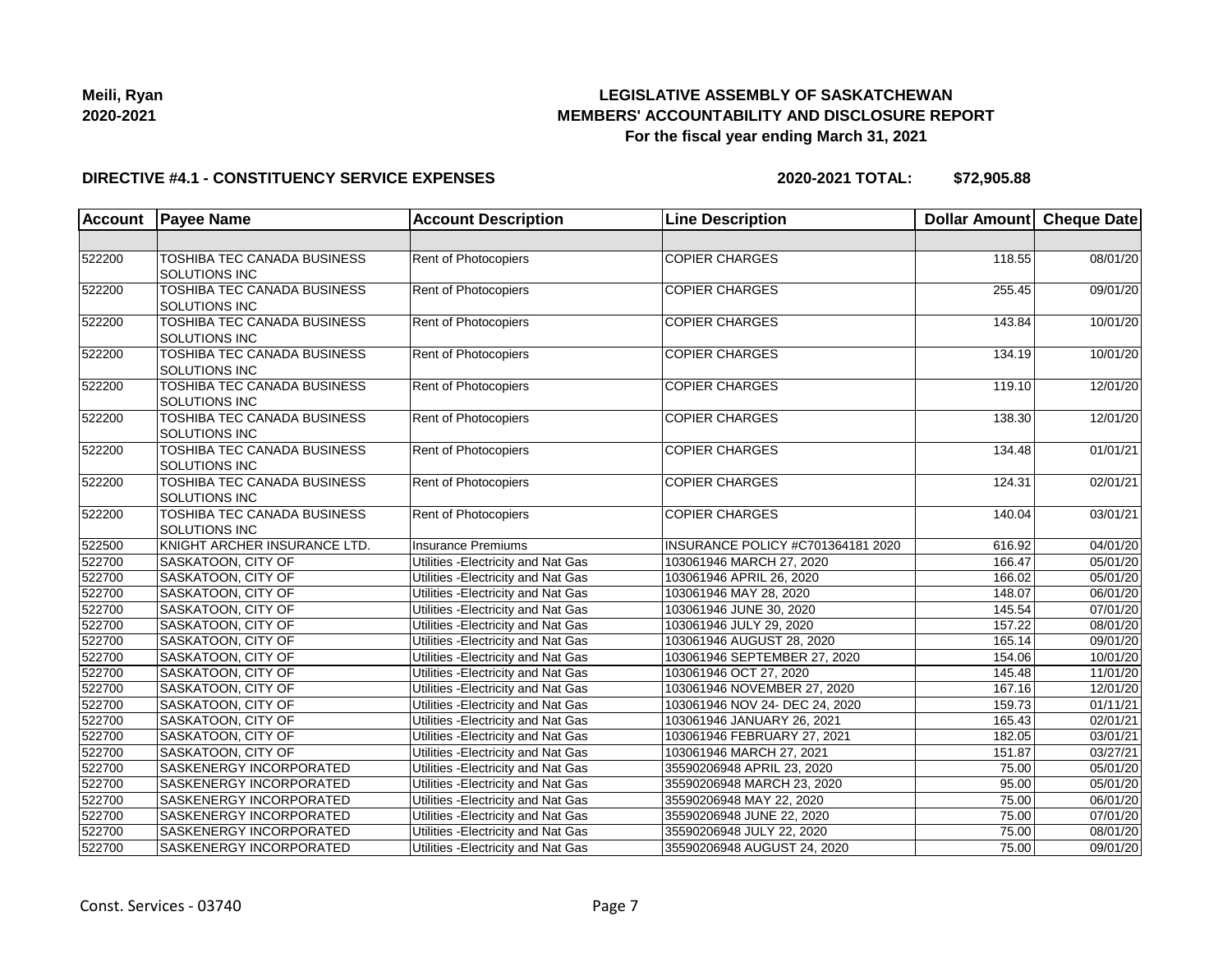

### **DIRECTIVE #4.1 - CONSTITUENCY SERVICE EXPENSES**

| <b>Account</b> | <b>Payee Name</b>                                                    | <b>Account Description</b>           | <b>Line Description</b>             | Dollar Amount Cheque Date |          |
|----------------|----------------------------------------------------------------------|--------------------------------------|-------------------------------------|---------------------------|----------|
|                |                                                                      |                                      |                                     |                           |          |
| 522700         | <b>SASKENERGY INCORPORATED</b>                                       | Utilities - Electricity and Nat Gas  | 35590206948 SETEMBER 22, 2020       | 75.00                     | 10/01/20 |
| 522700         | <b>SASKENERGY INCORPORATED</b>                                       | Utilities - Electricity and Nat Gas  | 35590206948 OCT 22, 2020            | 75.00                     | 11/01/20 |
| 522700         | <b>SASKENERGY INCORPORATED</b>                                       | Utilities - Electricity and Nat Gas  | 35590206948 NOVEMBER 23, 2020       | 75.00                     | 12/01/20 |
| 522700         | <b>SASKENERGY INCORPORATED</b>                                       | Utilities - Electricity and Nat Gas  | 35590206948 DECEMBER 21, 2020       | 75.00                     | 01/01/21 |
| 522700         | <b>SASKENERGY INCORPORATED</b>                                       | Utilities - Electricity and Nat Gas  | 35590206948 JANUARY 22, 2021        | 76.50                     | 02/01/21 |
| 522700         | <b>SASKENERGY INCORPORATED</b>                                       | Utilities - Electricity and Nat Gas  | 35590206948 FEBRUARY 19, 2021       | 75.00                     | 03/01/21 |
| 522700         | <b>SASKENERGY INCORPORATED</b>                                       | Utilities - Electricity and Nat Gas  | 35590206948 MARCH 23, 2021          | 75.00                     | 03/23/21 |
| 524000         | <b>HICKS, JASON</b>                                                  | Repairs                              | <b>OFFICE MAINTENANCE</b>           | 110.99                    | 03/11/21 |
| 524000         | <b>MOLLISON CONTRACTING</b>                                          | Repairs                              | <b>RENOVATION WORK</b>              | 588.00                    | 09/01/20 |
| 525000         | DONNISON, ELIZABETH W                                                | Postal, Courier, Freight and Related | <b>POSTAGE</b>                      | 483.00                    | 12/01/20 |
| 525000         | DONNISON, ELIZABETH W                                                | Postal, Courier, Freight and Related | POSTAGE                             | 15.70                     | 01/18/21 |
| 525000         | MINISTER OF FINANCE-MINISTRY OF<br><b>SASKBUILDS AND PROCUREMENT</b> | Postal, Courier, Freight and Related | FEBRUARY 2020 MAIL SERVICES         | 50.02                     | 04/01/20 |
| 525000         | MINISTER OF FINANCE-MINISTRY OF<br><b>SASKBUILDS AND PROCUREMENT</b> | Postal, Courier, Freight and Related | APRIL 2020 MAIL SERVICES            | 50.67                     | 07/01/20 |
| 525000         | MINISTER OF FINANCE-MINISTRY OF<br><b>SASKBUILDS AND PROCUREMENT</b> | Postal, Courier, Freight and Related | DECEMBER 2019 MAIL SERVICES         | 1,062.20                  | 07/01/20 |
| 525000         | MINISTER OF FINANCE-MINISTRY OF<br><b>SASKBUILDS AND PROCUREMENT</b> | Postal, Courier, Freight and Related | MAY 2020 MAIL SERVICES              | 50.67                     | 07/01/20 |
| 525000         | MINISTER OF FINANCE-MINISTRY OF<br><b>SASKBUILDS AND PROCUREMENT</b> | Postal, Courier, Freight and Related | JUNE 2020 MAIL SERVICES             | 1,698.46                  | 08/01/20 |
| 525000         | MINISTER OF FINANCE-MINISTRY OF<br><b>SASKBUILDS AND PROCUREMENT</b> | Postal, Courier, Freight and Related | JULY 2020 MAIL SERVICES             | 50.71                     | 08/18/20 |
| 525000         | MINISTER OF FINANCE-MINISTRY OF<br><b>SASKBUILDS AND PROCUREMENT</b> | Postal, Courier, Freight and Related | MAIL SERVICES AUG 2020              | 50.71                     | 10/01/20 |
| 525000         | MINISTER OF FINANCE-MINISTRY OF<br><b>SASKBUILDS AND PROCUREMENT</b> | Postal, Courier, Freight and Related | <b>SEPTEMBER 2020 MAIL SERVICES</b> | 1,695.14                  | 10/22/20 |
| 525000         | MINISTER OF FINANCE-MINISTRY OF<br><b>SASKBUILDS AND PROCUREMENT</b> | Postal, Courier, Freight and Related | DECEMBER 2020 MAIL SERVICES         | 1,451.47                  | 02/01/21 |
| 525000         | MINISTER OF FINANCE-MINISTRY OF<br><b>SASKBUILDS AND PROCUREMENT</b> | Postal, Courier, Freight and Related | JANUARY 2021 MAIL SERVICES          | 50.77                     | 03/01/21 |
| 525000         | MINISTER OF FINANCE-MINISTRY OF<br><b>SASKBUILDS AND PROCUREMENT</b> | Postal, Courier, Freight and Related | FEBRUARY 2021 MAIL SERVICES         | 52.84                     | 03/17/21 |
| 525000         | MINISTER OF FINANCE-MINISTRY OF<br><b>SASKBUILDS AND PROCUREMENT</b> | Postal, Courier, Freight and Related | MARCH 2021 MAIL SERVICES            | 1,458.60                  | 03/31/21 |
| 525000         | MORRISON, NANCY J                                                    | Postal, Courier, Freight and Related | POSTAGE                             | 13.39                     | 09/21/20 |
| 525000         | PRINTWEST                                                            | Postal, Courier, Freight and Related | NEWSLETTER/MAIL PREP                | 1,268.58                  | 06/01/20 |
| 528000         | NETFORE SYSTEMS INC.                                                 | <b>Support Services</b>              | <b>SOFTWARE LISCENSING</b>          | 1,500.00                  | 08/01/20 |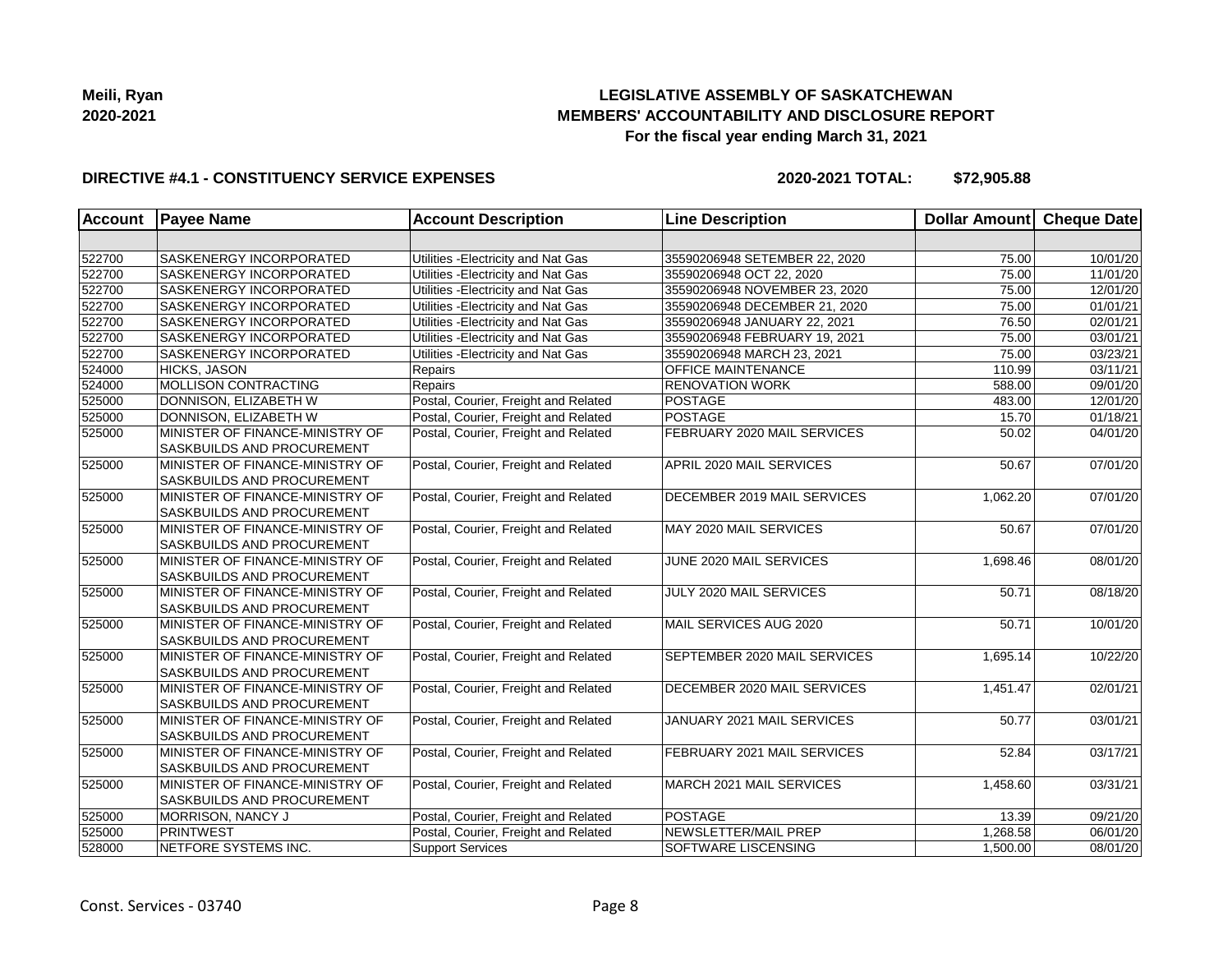

#### **DIRECTIVE #4.1 - CONSTITUENCY SERVICE EXPENSES**

| <b>Account</b> | <b>Payee Name</b>                   | <b>Account Description</b>              | <b>Line Description</b>          | <b>Dollar Amount</b> | <b>Cheque Date</b>    |
|----------------|-------------------------------------|-----------------------------------------|----------------------------------|----------------------|-----------------------|
|                |                                     |                                         |                                  |                      |                       |
| 528000         | POWERLAND COMPUTERS LTD.            | <b>Support Services</b>                 | TECHNICAL SERVICE                | 143.10               | 06/01/20              |
| 528000         | POWERLAND COMPUTERS LTD.            | <b>Support Services</b>                 | <b>TECHNICAL SERVICE</b>         | 47.70                | 06/18/20              |
| 528000         | POWERLAND COMPUTERS LTD.            | <b>Support Services</b>                 | <b>TECHNOLOGY SERVICES</b>       | 159.00               | 09/01/20              |
| 529000         | <b>BW SNOW &amp; MOW</b>            | <b>General Contractual Services</b>     | LAWN/YARD CARE - NO GST          | 90.00                | 05/01/20              |
| 529000         | <b>BW SNOW &amp; MOW</b>            | <b>General Contractual Services</b>     | 2019/20 SNOW REMOVAL             | 200.00               | 05/09/20              |
| 529000         | <b>BW SNOW &amp; MOW</b>            | <b>General Contractual Services</b>     | LAWN MAINTENANE                  | 175.00               | 07/01/20              |
| 529000         | <b>BW SNOW &amp; MOW</b>            | <b>General Contractual Services</b>     | LAWN MAINTENANCE - NO GST        | 105.00               | 07/01/20              |
| 529000         | <b>BW SNOW &amp; MOW</b>            | <b>General Contractual Services</b>     | YARD MAINTENANCE                 | 140.00               | 08/01/20              |
| 529000         | <b>BW SNOW &amp; MOW</b>            | <b>General Contractual Services</b>     | <b>LAWN MAINTENANCE</b>          | 70.00                | 11/01/20              |
| 529000         | <b>BW SNOW &amp; MOW</b>            | <b>General Contractual Services</b>     | <b>LAWN MAINTENANCE</b>          | 140.00               | 11/01/20              |
| 529000         | <b>BW SNOW &amp; MOW</b>            | <b>General Contractual Services</b>     | <b>SNOW REMOVAL</b>              | 175.00               | 12/01/20              |
| 529000         | <b>BW SNOW &amp; MOW</b>            | <b>General Contractual Services</b>     | <b>SNOW REMOVAL</b>              | 175.00               | 12/01/20              |
| 529000         | <b>BW SNOW &amp; MOW</b>            | <b>General Contractual Services</b>     | SNOW REMOVAL                     | 75.00                | 12/01/20              |
| 529000         | <b>BW SNOW &amp; MOW</b>            | <b>General Contractual Services</b>     | <b>SNOW REMOVAL</b>              | 175.00               | 01/01/21              |
| 529000         | <b>BW SNOW &amp; MOW</b>            | <b>General Contractual Services</b>     | <b>SNOW REMOVAL</b>              | 175.00               | 02/01/21              |
| 529000         | <b>BW SNOW &amp; MOW</b>            | <b>General Contractual Services</b>     | <b>SNOW REMOVAL</b>              | 175.00               | 03/01/21              |
| 529000         | <b>BW SNOW &amp; MOW</b>            | <b>General Contractual Services</b>     | YARD MAINTENANCE - NO GST/PST 6% | 127.20               | 03/01/21              |
| 529000         | C & F INSTALLATIONS COMPANY (1984)  | <b>General Contractual Services</b>     | CONTRACT SERVICES GST EXEMPT     | 100.00               | 12/14/20              |
|                | LTD.                                |                                         |                                  |                      |                       |
| 529000         | <b>COSMOPOLITAN INDUSTRIES LTD.</b> | <b>General Contractual Services</b>     | <b>SHREDDING SERVICES</b>        | 64.38                | 03/31/21              |
| 529000         | MITCHELL, DAVE OSWALD               | <b>General Contractual Services</b>     | <b>RESEARCH</b>                  | 3,000.00             | 03/12/21              |
| 529000         | NEAT CARE & UPKEEP CO.              | <b>General Contractual Services</b>     | <b>OFFICE CLEANING</b>           | 132.50               | 04/01/20              |
| 529000         | <b>NEAT CARE &amp; UPKEEP CO.</b>   | <b>General Contractual Services</b>     | OFFICE CLEANING                  | 132.50               | 06/01/20              |
| 529000         | SMITH, IRENA MARION                 | <b>General Contractual Services</b>     | <b>RESEARCH</b>                  | 3,000.00             | 03/22/21              |
| 529000         | TWO MEN AND A TRUCK                 | <b>General Contractual Services</b>     | <b>MOVING SERVICES</b>           | 258.00               | 12/01/20              |
| 530000         | <b>BELL MEDIA INC.</b>              | <b>Communications Development Costs</b> | <b>ADVERTISING PRODUCTION</b>    | 125.00               | 04/01/20              |
| 530000         | <b>CREATIVE OUTDOOR</b>             | <b>Communications Development Costs</b> | ADVERTISING PRODUCTION           | 400.00               | 12/07/20              |
| 530500         | <b>BELL MEDIA INC.</b>              | Media Placement                         | <b>ADVERTISING</b>               | 271.66               | 01/01/21              |
| 530500         | <b>BELL MEDIA INC.</b>              | Media Placement                         | <b>ADVERTISING</b>               | 142.85               | 01/01/21              |
| 530500         | <b>BELL MEDIA INC.</b>              | Media Placement                         | <b>ADVERTISING</b>               | 20.83                | $\overline{01/0}1/21$ |
| 530500         | <b>BELL MEDIA INC.</b>              | Media Placement                         | <b>ADVERTISING</b>               | 23.81                | $\overline{03}/01/21$ |
| 530500         | <b>BELL MEDIA INC.</b>              | Media Placement                         | <b>ADVERTISING</b>               | 145.00               | 03/01/21              |
| 530500         | <b>CREATIVE OUTDOOR</b>             | Media Placement                         | <b>ADVERTISING</b>               | 270.00               | 04/01/20              |
| 530500         | <b>CREATIVE OUTDOOR</b>             | Media Placement                         | <b>ADVERTISING</b>               | 270.00               | 05/01/20              |
| 530500         | <b>CREATIVE OUTDOOR</b>             | Media Placement                         | <b>ADVERTISING</b>               | 270.00               | 06/01/20              |
| 530500         | <b>CREATIVE OUTDOOR</b>             | Media Placement                         | <b>ADVERTISING</b>               | 270.00               | 07/01/20              |
| 530500         | <b>CREATIVE OUTDOOR</b>             | Media Placement                         | <b>ADVERTISING</b>               | 274.20               | 08/01/20              |
| 530500         | <b>CREATIVE OUTDOOR</b>             | Media Placement                         | <b>ADVERTISING</b>               | 274.20               | 01/01/21              |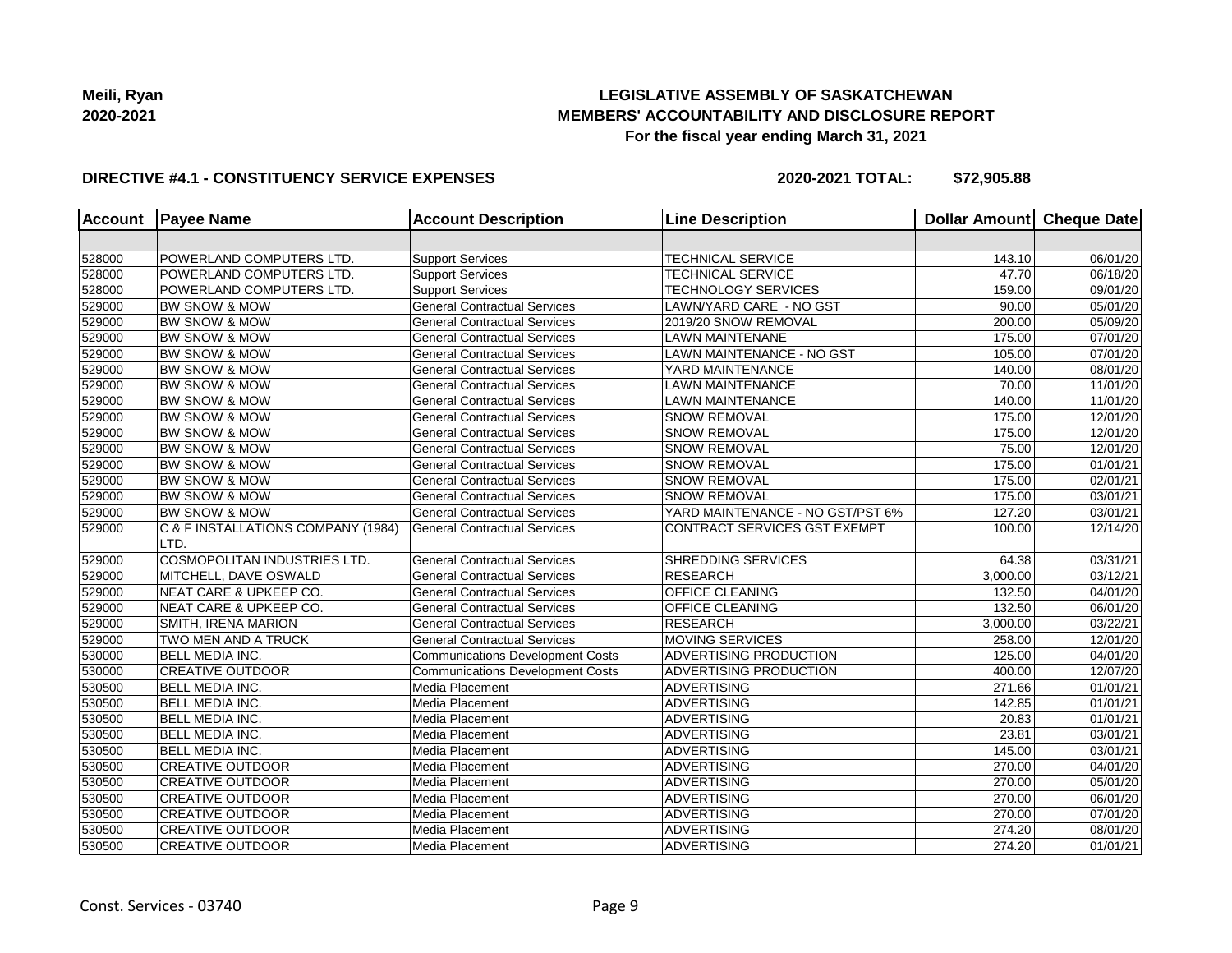

### **DIRECTIVE #4.1 - CONSTITUENCY SERVICE EXPENSES**

| <b>Account</b> | <b>Payee Name</b>                      | <b>Account Description</b>    | <b>Line Description</b>           | Dollar Amount | <b>Cheque Date</b>    |
|----------------|----------------------------------------|-------------------------------|-----------------------------------|---------------|-----------------------|
|                |                                        |                               |                                   |               |                       |
| 530500         | <b>CREATIVE OUTDOOR</b>                | Media Placement               | <b>ADVERTISING</b>                | 274.20        | 01/01/21              |
| 530500         | <b>CREATIVE OUTDOOR</b>                | Media Placement               | <b>ADVERTISING</b>                | 104.25        | $\overline{02/0}1/21$ |
| 530500         | <b>CREATIVE OUTDOOR</b>                | Media Placement               | <b>ADVERTISING</b>                | 274.20        | $\overline{02/0}1/21$ |
| 530500         | <b>CREATIVE OUTDOOR</b>                | Media Placement               | <b>PST ON ADVERTISING</b>         | 6.26          | 03/01/21              |
| 530500         | <b>CREATIVE OUTDOOR</b>                | Media Placement               | <b>ADVERTISING</b>                | 274.20        | 03/01/21              |
| 530500         | <b>CREATIVE OUTDOOR</b>                | Media Placement               | <b>ADVERTISING</b>                | 274.20        | 03/01/21              |
| 530500         | <b>MADD MESSAGE</b>                    | Media Placement               | <b>ADVERTISING</b>                | 51.92         | 12/01/20              |
| 530500         | <b>NOW COMMUNICATIONS</b>              | Media Placement               | <b>ADVERTISING</b>                | 5,000.00      | 09/16/20              |
| 530500         | <b>PATTISON OUTDOOR ADVERTISING LP</b> | Media Placement               | <b>ADVERTISING</b>                | 750.00        | 12/07/20              |
| 530500         | PATTISON OUTDOOR ADVERTISING LP        | Media Placement               | ADVERTISING                       | 250.00        | 12/07/20              |
| 530500         | <b>PATTISON OUTDOOR ADVERTISING LP</b> | Media Placement               | <b>ADVERTISING</b>                | 250.00        | 12/14/20              |
| 530500         | PATTISON OUTDOOR ADVERTISING LP        | Media Placement               | <b>ADVERTISING</b>                | 250.00        | 01/01/21              |
| 530500         | <b>PLANET S MAGAZINE</b>               | Media Placement               | <b>ADVERTISING</b>                | 183.75        | 05/01/20              |
| 530500         | PLANET S MAGAZINE                      | Media Placement               | <b>ADVERTISING</b>                | 159.30        | 07/01/20              |
| 530500         | <b>PLANET S MAGAZINE</b>               | Media Placement               | <b>ADVERTISING</b>                | 109.00        | 08/01/20              |
| 530500         | <b>PLANET S MAGAZINE</b>               | Media Placement               | ADVERTISING                       | 85.80         | 09/01/20              |
| 530500         | <b>PLANET S MAGAZINE</b>               | Media Placement               | <b>ADVERTISING</b>                | 660.00        | 12/10/20              |
| 530500         | PLANET S MAGAZINE                      | Media Placement               | <b>ADVERTISING</b>                | 149.00        | 01/14/21              |
| 530500         | <b>PLANET S MAGAZINE</b>               | Media Placement               | <b>ADVERTISING</b>                | 149.00        | 02/11/21              |
| 530500         | PLANET S MAGAZINE                      | Media Placement               | <b>ADVERTISING</b>                | 149.00        | 03/11/21              |
| 530500         | POSTMEDIA NETWORK INC.                 | Media Placement               | <b>ADVERTISING</b>                | 21.20         | 12/01/20              |
| 530500         | <b>RIVER HEIGHTS COMMUNITY</b>         | Media Placement               | ADVERTISING                       | 750.00        | 12/09/20              |
|                | <b>ASSOCIATION</b>                     |                               |                                   |               |                       |
| 530500         | SASKATOON DESIGNETC                    | Media Placement               | <b>ADVERTISING</b>                | 60.00         | 07/07/20              |
| 530500         | SASKATOON DESIGNETC                    | Media Placement               | <b>ADVERTISING</b>                | 60.00         | 08/01/20              |
| 530500         | <b>SASKATOON DESIGNETC</b>             | Media Placement               | <b>ADVERTISING</b>                | 79.00         | 09/01/20              |
| 530500         | SASKATOON DESIGNETC                    | Media Placement               | <b>ADVERTISING</b>                | 58.33         | 03/02/21              |
| 530500         | <b>SASKATOON DESIGNETC</b>             | Media Placement               | <b>ADVERTISING</b>                | 99.16         | 03/23/21              |
| 530800         | PRINTWEST                              | Publications                  | NEWSLETTER/MAIL PREP              | 1,261.40      | 06/01/20              |
| 530800         | <b>PRINTWEST</b>                       | Publications                  | MAILOUTS                          | 1,268.46      | 12/01/20              |
| 530800         | PRINTWEST                              | Publications                  | <b>POSTCARDS</b>                  | 905.28        | 03/31/21              |
| 530900         | ALLIED PRINTERS & PROMOTIONS           | <b>Promotional Items</b>      | <b>CHRISTMAS CARDS</b>            | 906.30        | $\overline{01}/01/21$ |
| 530900         | PRINTWEST                              | Promotional Items             | <b>CHRISTMAS CARDS</b>            | 1,211.40      | 01/01/21              |
| 542000         | <b>HICKS, JASON</b>                    | Travel                        | C.A. TRAVEL MARCH 18, 2021        | 5.99          | 03/18/21              |
| 550200         | <b>HICKS, JASON</b>                    | Books, Mags and Ref Materials | STARPHOENIX SUBSCRIPTION          | 42.18         | 03/04/21              |
| 550200         | MEILI, RYAN                            | Books, Mags and Ref Materials | <b>REIMB: BOOKS</b>               | 101.91        | 03/08/21              |
| 550200         | <b>STARPHOENIX</b>                     | Books, Mags and Ref Materials | SUBSCRIPTION-NO GST R. MEILI, MLA | 128.00        | $\overline{03/2}5/21$ |
| 555000         | <b>CORPORATE EXPRESS</b>               | Other Material and Supplies   | OFFICE SUPPLIES                   | 53.73         | 02/01/21              |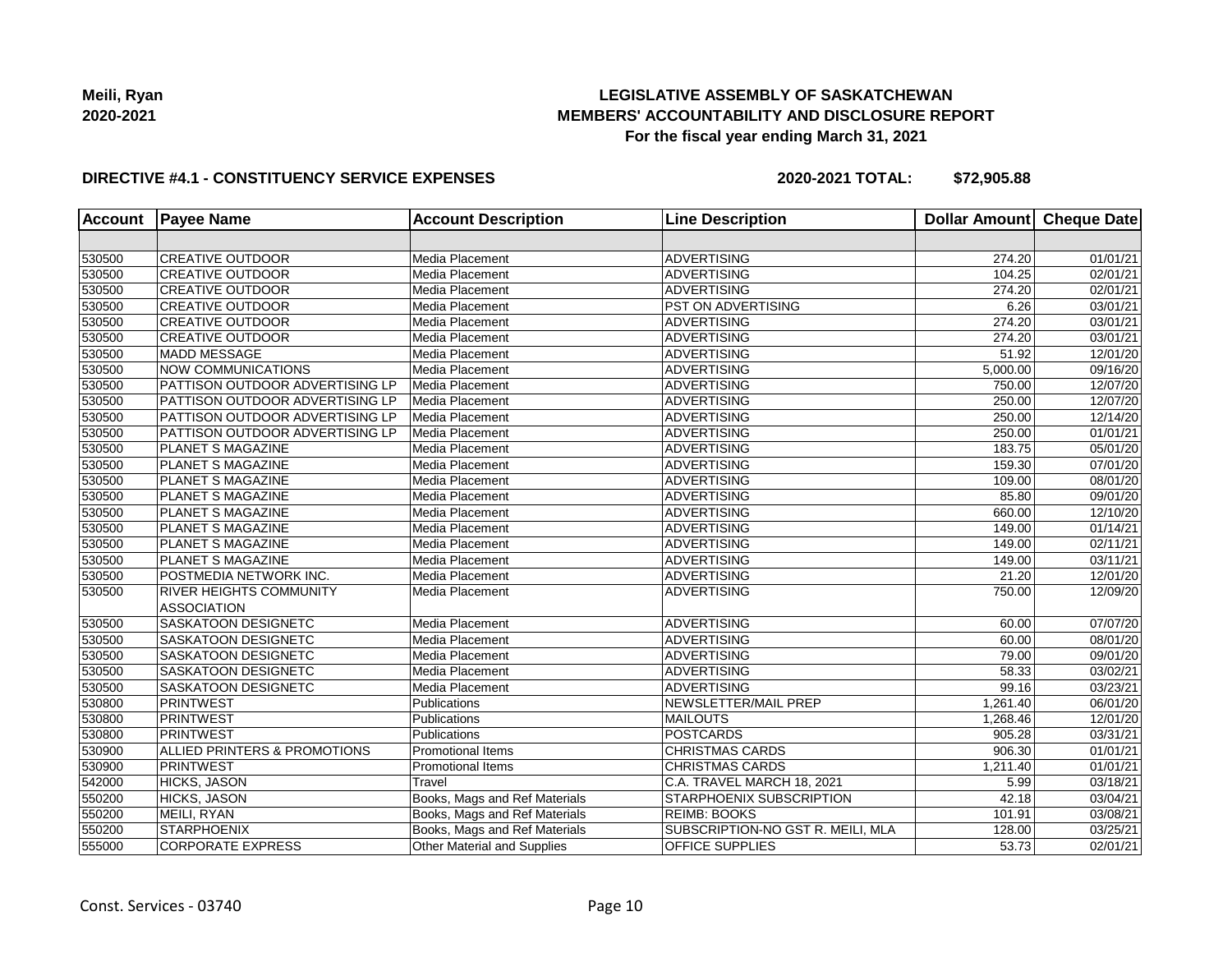

### **DIRECTIVE #4.1 - CONSTITUENCY SERVICE EXPENSES**

| <b>Account</b> | <b>Payee Name</b>             | <b>Account Description</b>  | <b>Line Description</b>   | Dollar Amount | Cheque Date |
|----------------|-------------------------------|-----------------------------|---------------------------|---------------|-------------|
|                |                               |                             |                           |               |             |
| 555000         | HBI OFFICE PLUS INC.          | Other Material and Supplies | <b>OFFICE SUPPLIES</b>    | 99.09         | 07/01/20    |
| 555000         | HICKS, JASON                  | Other Material and Supplies | <b>OFFICE SUPPLIES</b>    | 4.43          | 03/08/21    |
| 555000         | HICKS, JASON                  | Other Material and Supplies | <b>OFFICE SUPPLIES</b>    | 4.98          | 03/18/21    |
| 555000         | MISTER PRINT PRODUCTIONS LTD. | Other Material and Supplies | OFFICE SUPPLIES           | 954.00        | 06/01/20    |
| 555000         | MORRISON, NANCY J             | Other Material and Supplies | OFFICE SUPPLIES           | 83.23         | 06/01/20    |
| 555000         | MORRISON, NANCY J             | Other Material and Supplies | MONITOR/CABLE             | 44.39         | 06/01/20    |
| 555000         | MORRISON, NANCY J             | Other Material and Supplies | <b>OFFICE SUPPLIES</b>    | 64.34         | 07/06/20    |
| 555000         | MORRISON, NANCY J             | Other Material and Supplies | <b>OFFICE SUPPLIES</b>    | 57.65         | 07/08/20    |
| 555000         | <b>SUPREME BASICS</b>         | Other Material and Supplies | OFFICE SUPPLIES           | 166.25        | 02/01/21    |
| 555000         | <b>SUPREME BASICS</b>         | Other Material and Supplies | <b>OFFICE SUPPLIES</b>    | 100.60        | 02/01/21    |
| 555000         | <b>SUPREME BASICS</b>         | Other Material and Supplies | <b>OFFICE SUPPLIES</b>    | 52.99         | 02/01/21    |
| 555000         | <b>SUPREME BASICS</b>         | Other Material and Supplies | <b>OFFICE SUPPLIES</b>    | 16.99         | 02/04/21    |
| 555000         | <b>SUPREME BASICS</b>         | Other Material and Supplies | <b>OFFICE SUPPLIES</b>    | 72.01         | 03/01/21    |
| 555000         | <b>SUPREME BASICS</b>         | Other Material and Supplies | <b>OFFICE SUPPLIES</b>    | 77.38         | 03/03/21    |
| 555000         | <b>SUPREME BASICS</b>         | Other Material and Supplies | <b>OFFICE SUPPLIES</b>    | 63.56         | 03/23/21    |
| 555000         | <b>SUPREME BASICS</b>         | Other Material and Supplies | <b>OFFICE SUPPLIES</b>    | 120.35        | 03/25/21    |
| 564300         | MEILI, RYAN                   | Computer Hardware - Exp.    | <b>REIMB: MACBOOK PRO</b> | 2,519.48      | 01/18/21    |
| 564300         | MORRISON, NANCY J             | Computer Hardware - Exp.    | MONITOR/CABLE             | 226.19        | 06/01/20    |
| 564300         | POWERLAND COMPUTERS LTD.      | Computer Hardware - Exp.    | <b>COMPUTER - NO GST</b>  | 1,091.80      | 05/01/20    |
| 564300         | POWERLAND COMPUTERS LTD.      | Computer Hardware - Exp.    | <b>COMPUTER - NO GST</b>  | $-1,035.60$   | 07/01/20    |
| 564600         | DONNISON, ELIZABETH           | Computer Software - Exp     | <b>SOFTWARE PURCHASE</b>  | 16.64         | 03/06/21    |
| 564600         | MORRISON, NANCY J             | Computer Software - Exp     | <b>SOFWARE</b>            | 90.68         | 08/10/20    |
| 564600         | MORRISON, NANCY J             | Computer Software - Exp     | SOFTWARE SUBSCRIPTION     | 43.04         | 10/01/20    |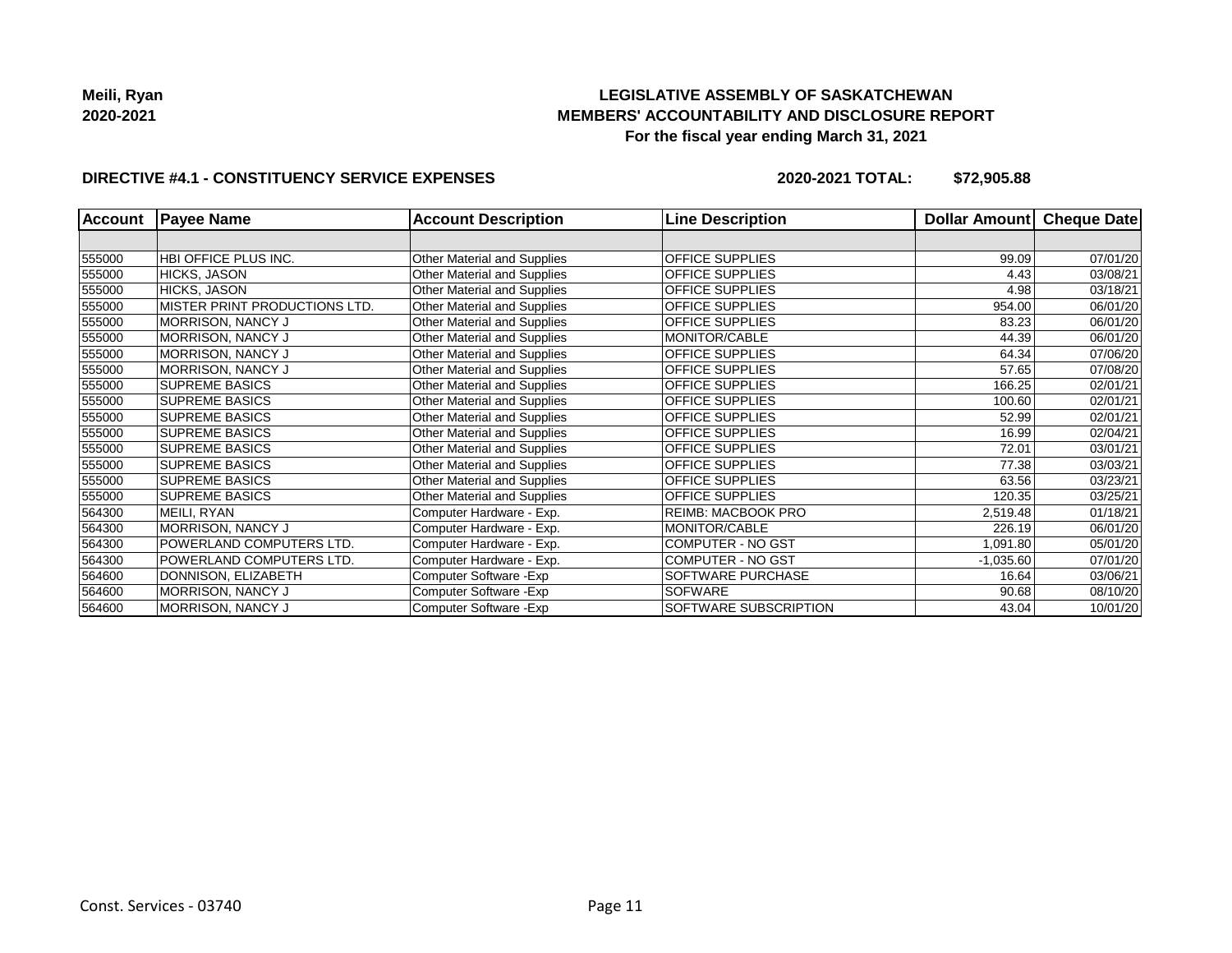

#### **DIRECTIVE #6 - CONSTITUENCY ASSISTANT EXPENSES**

**2020-2021 TOTAL: \$60,978.87**

| <b>Account</b> | <b>Payee Name</b>            | <b>Account Description</b>    | Dollar Amount Cheque Date |          |
|----------------|------------------------------|-------------------------------|---------------------------|----------|
|                |                              |                               |                           |          |
| 513000         | MORRISON, NANCY J            | Out-of-Scope Permanent        | 0.00                      | 04/01/20 |
| 513000         | MORRISON, NANCY J            | Out-of-Scope Permanent        | $-447.11$                 | 04/13/20 |
| 513000         | <b>MORRISON, NANCY J</b>     | Out-of-Scope Permanent        | 2,235.53                  | 04/14/20 |
| 513000         | MORRISON, NANCY J            | Out-of-Scope Permanent        | 2,235.53                  | 05/01/20 |
| 513000         | MORRISON, NANCY J            | Out-of-Scope Permanent        | 2,235.53                  | 05/13/20 |
| 513000         | MORRISON, NANCY J            | Out-of-Scope Permanent        | 2,235.53                  | 05/27/20 |
| 513000         | MORRISON, NANCY J            | Out-of-Scope Permanent        | 2,235.53                  | 06/10/20 |
| 513000         | MORRISON, NANCY J            | Out-of-Scope Permanent        | 2,410.06                  | 06/24/20 |
| 513000         | <b>MORRISON, NANCY J</b>     | Out-of-Scope Permanent        | 2,264.62                  | 07/08/20 |
| 513000         | MORRISON, NANCY J            | Out-of-Scope Permanent        | 2,264.62                  | 07/22/20 |
| 513000         | MORRISON, NANCY J            | Out-of-Scope Permanent        | 2,264.62                  | 08/05/20 |
| 513000         | MORRISON, NANCY J            | Out-of-Scope Permanent        | 2,264.62                  | 08/19/20 |
| 513000         | MORRISON, NANCY J            | Out-of-Scope Permanent        | 2,264.62                  | 09/02/20 |
| 513000         | MORRISON, NANCY J            | Out-of-Scope Permanent        | 2,264.62                  | 09/16/20 |
| 513000         | MORRISON, NANCY J            | Out-of-Scope Permanent        | 2.264.62                  | 10/01/20 |
| 513000         | MORRISON, NANCY J            | Out-of-Scope Permanent        | 2.585.44                  | 10/06/20 |
| 513000         | MORRISON, NANCY J            | Out-of-Scope Permanent        | 905.19                    | 11/24/20 |
| 514000         | DONNISON, ELIZABETH W        | Casual/Term                   | 0.00                      | 04/01/20 |
| 514000         | DONNISON, ELIZABETH W        | Casual/Term                   | 791.13                    | 06/24/20 |
| 514000         | DONNISON, ELIZABETH W        | Casual/Term                   | 84.40                     | 08/05/20 |
| 514000         | <b>DONNISON, ELIZABETH W</b> | Casual/Term                   | 152.96                    | 08/19/20 |
| 514000         | DONNISON, ELIZABETH W        | Casual/Term                   | 216.24                    | 09/16/20 |
| 514000         | DONNISON, ELIZABETH W        | Casual/Term                   | 242.62                    | 10/01/20 |
| 514000         | DONNISON, ELIZABETH W        | Casual/Term                   | 107.12                    | 10/06/20 |
| 514000         | DONNISON, ELIZABETH W        | Casual/Term                   | 1,387.12                  | 11/24/20 |
| 514000         | DONNISON, ELIZABETH W        | Casual/Term                   | 1,529.52                  | 12/09/20 |
| 514000         | DONNISON, ELIZABETH W        | Casual/Term                   | 1,376.56                  | 12/22/20 |
| 514000         | DONNISON, ELIZABETH W        | Casual/Term                   | 912.43                    | 01/06/21 |
| 514000         | DONNISON, ELIZABETH W        | Casual/Term                   | 1,529.52                  | 01/20/21 |
| 514000         | DONNISON, ELIZABETH W        | Casual/Term                   | 279.52                    | 02/03/21 |
| 514000         | DONNISON, ELIZABETH W        | Casual/Term                   | 534.72                    | 03/08/21 |
| 514300         | HICKS, JASON                 | Part-Time/Permanent Part-Time | 1,909.52                  | 02/03/21 |
| 514300         | HICKS, JASON                 | Part-Time/Permanent Part-Time | 1,193.45                  | 02/17/21 |
| 514300         | HICKS, JASON                 | Part-Time/Permanent Part-Time | 1,670.83                  | 03/03/21 |
| 514300         | <b>HICKS, JASON</b>          | Part-Time/Permanent Part-Time | 1,670.83                  | 03/17/21 |
| 514300         | <b>HICKS, JASON</b>          | Part-Time/Permanent Part-Time | 1,670.83                  | 03/30/21 |
| 514300         | HICKS, JASON                 | Part-Time/Permanent Part-Time | 238.69                    | 04/09/21 |
| 514300         | <b>REID, GRAHAM S</b>        | Part-Time/Permanent Part-Time | 1,670.83                  | 02/03/21 |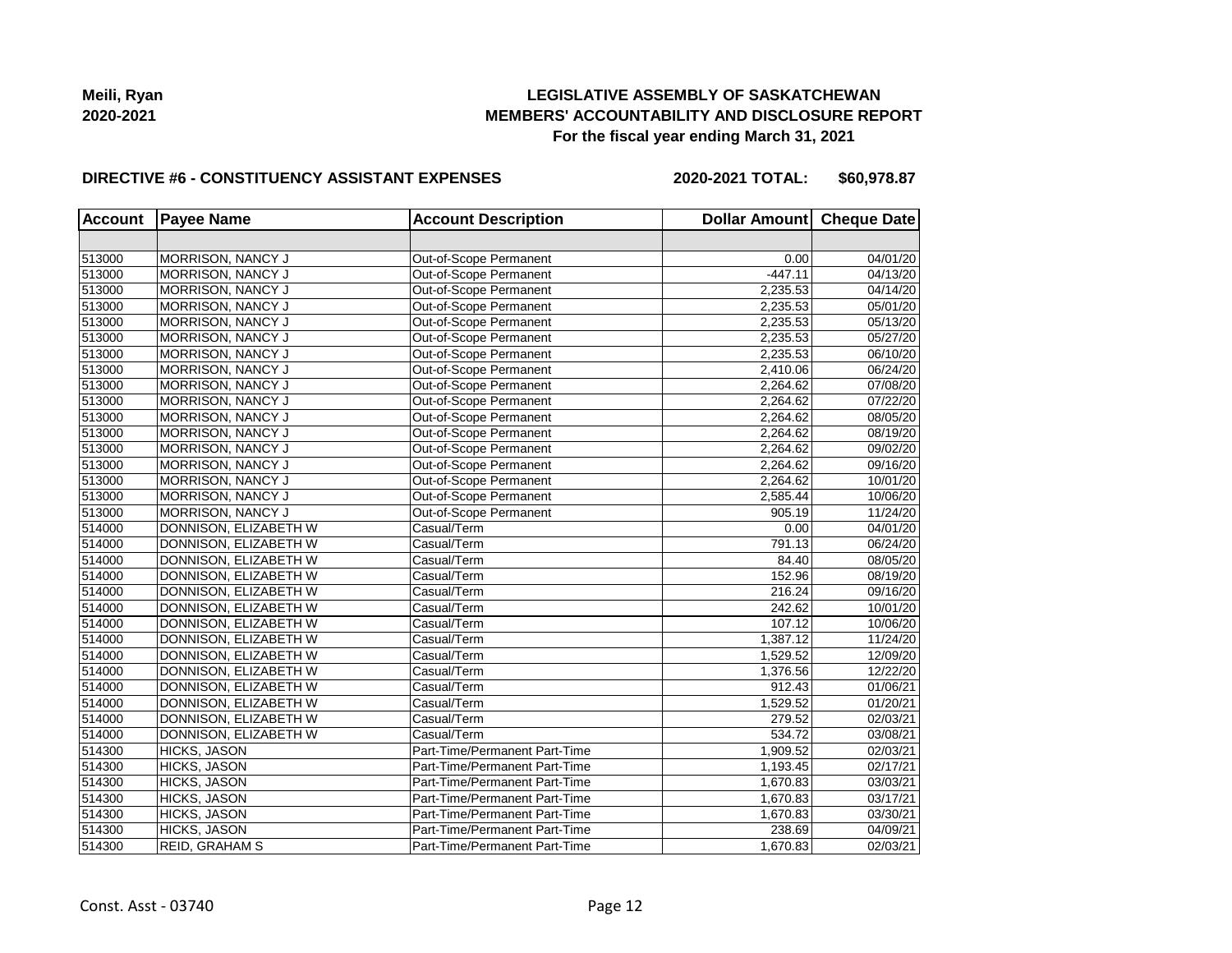

#### **DIRECTIVE #6 - CONSTITUENCY ASSISTANT EXPENSES**

**2020-2021 TOTAL: \$60,978.87**

| Account | <b>Payee Name</b>         | <b>Account Description</b>       | Dollar Amount Cheque Date |          |
|---------|---------------------------|----------------------------------|---------------------------|----------|
|         |                           |                                  |                           |          |
| 514300  | IREID. GRAHAM S           | Part-Time/Permanent Part-Time    | 1,193.45                  | 02/17/21 |
| 514300  | <b>REID, GRAHAM S</b>     | Part-Time/Permanent Part-Time    | 1.432.14                  | 03/03/21 |
| 514300  | IREID. GRAHAM S           | Part-Time/Permanent Part-Time    | 1,670.83                  | 03/17/21 |
| 514300  | REID, GRAHAM S            | Part-Time/Permanent Part-Time    | 1,670.83                  | 03/30/21 |
| 514300  | IREID. GRAHAM S           | Part-Time/Permanent Part-Time    | 716.07                    | 04/09/21 |
| 517100  | IMORRISON. NANCY J        | Severance Pav                    | 2,264.62                  | 12/03/20 |
| 517100  | <b>IMORRISON, NANCY J</b> | Severance Pay                    | 294.40                    | 12/09/20 |
| 519900  | None (Default)            | Change in Y/E Accrued Empl Leave | $-1,002.26$               | 04/20/20 |
|         |                           | Entitlements                     |                           |          |
| 519900  | None (Default)            | Change in Y/E Accrued Empl Leave | 1,086.38                  | 04/14/21 |
|         |                           | Entitlements                     |                           |          |